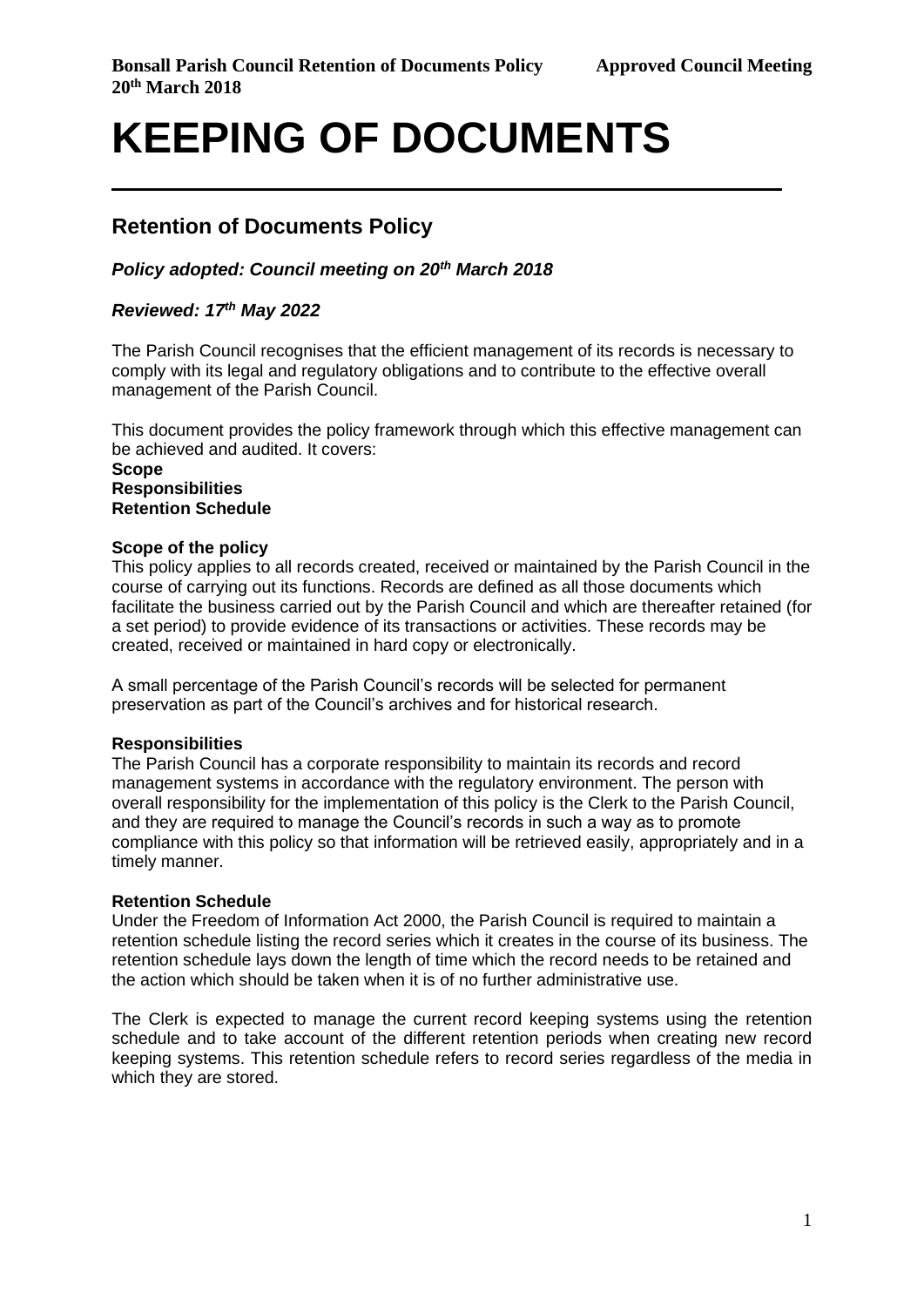**Bonsall Parish Council Retention of Documents Policy Approved Council Meeting 20th March 2018**

| <b>DOCUMENT</b>                   | <b>MINIMUM</b>          | <b>REASON</b>               |  |  |
|-----------------------------------|-------------------------|-----------------------------|--|--|
|                                   | <b>RETENTION PERIOD</b> |                             |  |  |
| <b>Minute</b>                     | <b>Indefinite</b>       | <b>Archive</b>              |  |  |
| <b>Books/Registers/Annual</b>     |                         |                             |  |  |
| Audit (draft minutes to be        |                         |                             |  |  |
| destroyed following approval      |                         |                             |  |  |
| of minutes at next meeting        |                         |                             |  |  |
| <b>Returns</b>                    |                         |                             |  |  |
| <b>Scales of Fees and Charges</b> | 6 years                 | <b>Management</b>           |  |  |
| Receipt<br><b>Payment</b><br>and  | <b>Indefinite</b>       | <b>Archive</b>              |  |  |
| Account(s)                        |                         |                             |  |  |
| <b>Receipt books of all kinds</b> | 6 years                 | <b>VAT</b>                  |  |  |
| <b>Bank Statements, including</b> | 6 years                 | <b>Audit</b>                |  |  |
| deposit/savings accounts          |                         |                             |  |  |
| <b>Bank Paying-in Books</b>       | 6 years                 | <b>Audit</b>                |  |  |
| <b>Cheque Book Stubs</b>          | 6 years                 | <b>Audit</b>                |  |  |
| <b>Quotations and Tenders</b>     | 12 years/indefinite     | <b>of</b><br><b>Statute</b> |  |  |
|                                   |                         | <b>Limitations</b>          |  |  |
| <b>Paid Invoices</b>              | 6 years                 | <b>VAT</b>                  |  |  |
| <b>Paid Cheques</b>               | 6 years                 | <b>of</b><br><b>Statute</b> |  |  |
|                                   |                         | <b>Limitations</b>          |  |  |
| <b>VAT Records</b>                | 6 years                 | <b>VAT</b>                  |  |  |
| inspection<br><b>Playground</b>   | 21 years                | Possible claim              |  |  |
| reports                           |                         |                             |  |  |

| Petty Cash, Postage and<br><b>Telephone Books</b>                                                                                                             | 6 years                      | Tax, VAT,<br><b>Statute</b><br><b>of</b><br><b>Limitations</b> |
|---------------------------------------------------------------------------------------------------------------------------------------------------------------|------------------------------|----------------------------------------------------------------|
| <b>Timesheets</b>                                                                                                                                             | Last completed Audit<br>Year | <b>Audit</b>                                                   |
| <b>Wages Books</b>                                                                                                                                            | <b>12 Years</b>              | <b>Superannuation</b>                                          |
| <b>Insurance Policies</b>                                                                                                                                     | <b>While Valid</b>           | <b>Management</b>                                              |
| <b>Investments</b>                                                                                                                                            | <b>Indefinite</b>            | Audit,<br><b>Management</b>                                    |
| Title<br>Deeds, Leases, Indefinite<br><b>Agreements, Contracts</b>                                                                                            |                              | Audit,<br><b>Management</b>                                    |
| Members' Allowances<br>Register                                                                                                                               | 6 years                      | Tax, Statute of<br><b>Limitations</b>                          |
| Halls, Centre, Recreation<br>Grounds:<br>❖ Applications to Hire<br>❖ Lettings Diaries<br>❖ Copies of Bills to Hirers<br>* Records of Tickets<br><b>Issued</b> | 6 years                      | <b>VAT</b>                                                     |